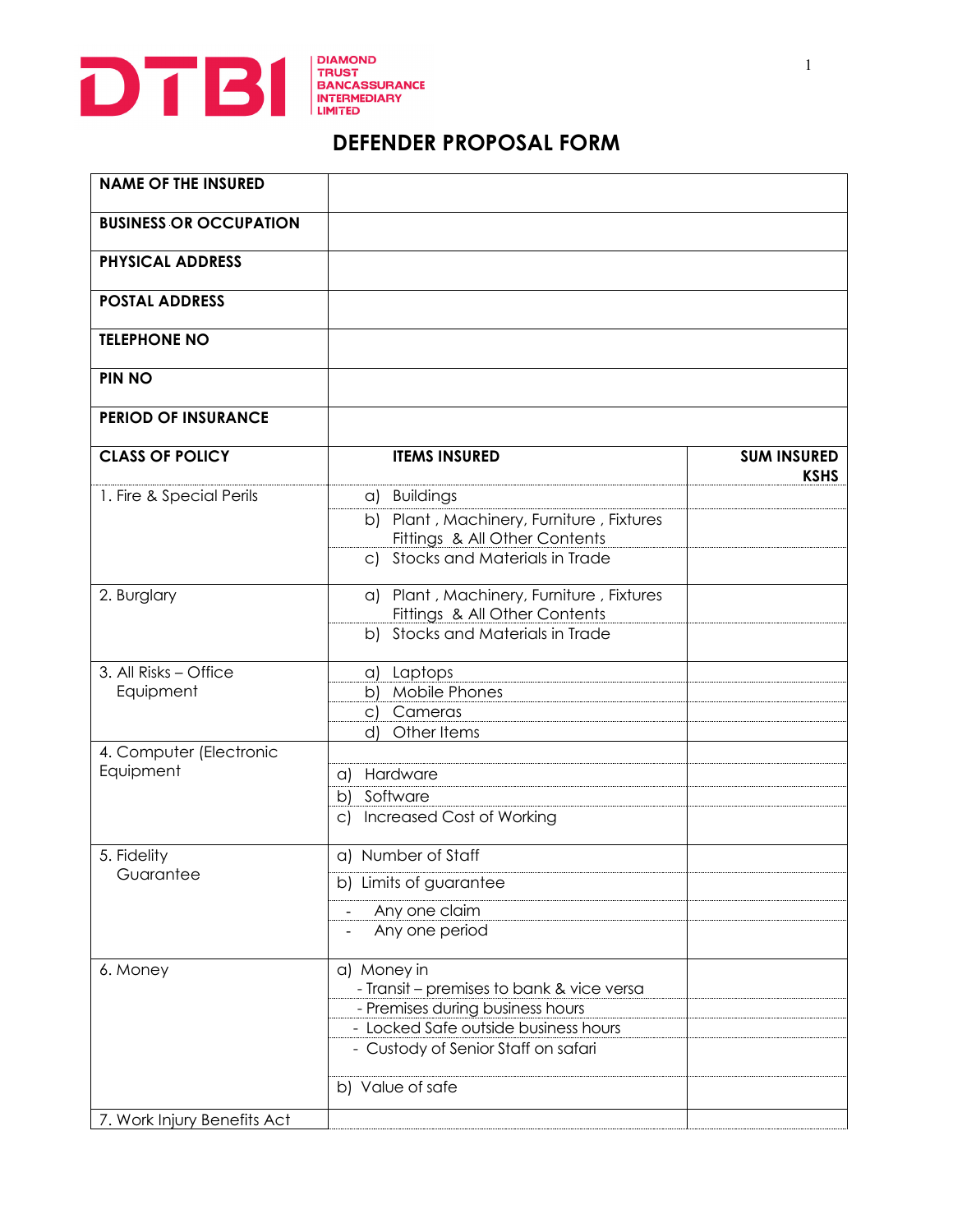

| (WIBA) & Employers Liability                          | Category of<br>Employees                                                      | Annual Earnings<br>Kshs            |  |
|-------------------------------------------------------|-------------------------------------------------------------------------------|------------------------------------|--|
|                                                       | a) Clerical &<br>Managerial Staff-                                            |                                    |  |
|                                                       | All Others<br>b)                                                              |                                    |  |
| 8. Public Liability                                   | Limits of Liability required for                                              |                                    |  |
|                                                       | a) Any one event                                                              |                                    |  |
|                                                       | b) Any one period of insurance                                                |                                    |  |
| 9. Domestic<br>Package                                | <b>Buildings</b><br>a)                                                        |                                    |  |
|                                                       | Contents within the house<br>b)                                               |                                    |  |
|                                                       | All Risks for portable items &valuables<br>$\mathsf{C}$                       |                                    |  |
|                                                       | Workmen's compensation cover for<br>d)<br>Domestic Servants - number required |                                    |  |
|                                                       | Owner's Liability to Third Parties<br>e)                                      |                                    |  |
|                                                       | a) Occupier's Liability to Third Parties                                      |                                    |  |
| 10. Goods in Transit                                  | a) Type of Goods                                                              |                                    |  |
|                                                       | b) Geographical Area                                                          |                                    |  |
|                                                       | Limit of Liability any one load<br>$\mathsf{C}$                               |                                    |  |
|                                                       | <b>Estimated Annual Carry</b><br>d)                                           |                                    |  |
| 11. Terrorism Sabotage &<br><b>Political Violence</b> | a) Material Damage                                                            |                                    |  |
|                                                       | <b>Buildings</b><br>$\bullet$<br>$\bullet$                                    | Plant, Machinery, Furniture,       |  |
|                                                       |                                                                               | <b>Fixtures and Other Contents</b> |  |
|                                                       | Stock in Trade<br>$\bullet$                                                   |                                    |  |
|                                                       | <b>Business Interruption</b><br>b)                                            |                                    |  |
|                                                       | <b>Gross Profit</b>                                                           |                                    |  |